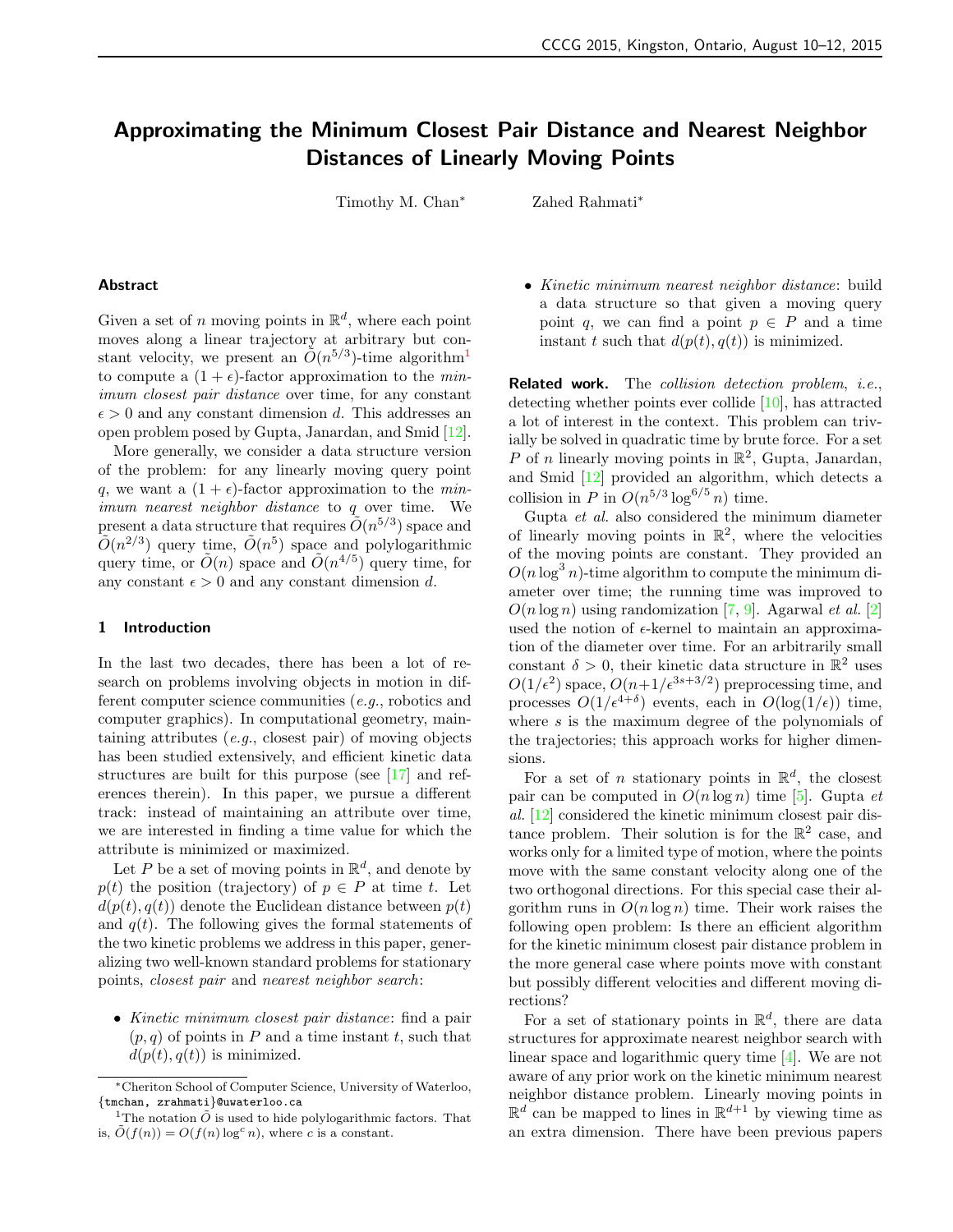on approximate nearest neighbor search in the setting when the data objects are lines and the query objects are points [\[13\]](#page-4-7), or when the data objects are points and the query objects are lines [\[16\]](#page-4-8) (in particular, the latter paper contains some results similar to ours for any constant dimension d). However, in our problem, both data and query objects are mapped to lines; moreover, our distance function does not correspond to Euclidean distances between lines in  $\mathbb{R}^{d+1}$ .

An approach to solve the kinetic minimum closest pair distance and nearest neighbor distance problems would be to track the closest pair and nearest neighbor over time using known kinetic data structures [\[3,](#page-3-1) [18,](#page-4-9) [19\]](#page-4-10). The chief drawback of this approach is that the closest pair can change  $\Omega(n^2)$  times in the worst case, and the nearest neighbor to a query point can change  $\Omega(n)$  times (even if approximation is allowed). The challenge is to solve the kinetic minimum closest pair distance problem in  $o(n^2)$  time, and obtain a query time  $o(n)$  for the kinetic minimum nearest neighbor distance problem. To this end, we will allow approximate solutions.

**Our contributions.** We focus on the setting where each point in  $P$  (and each query point) has an arbitrary, constant velocity, and moves along an arbitrary direction.

We present an algorithm to compute a  $(1 + \epsilon)$ -factor approximation to the minimum closest pair distance in  $\tilde{O}(n^{5/3})$  time for any constant  $\epsilon > 0$ . More generally, we present a data structure for the kinetic minimum nearest neighbor distance problem with approximation factor  $1 + \epsilon$  with  $O(m)$  preprocessing time and space, and  $\tilde{O}(n/m^{1/5})$  query time for any m between n and  $n<sup>5</sup>$ . For example, setting m appropriately, we obtain a data structure with  $\tilde{O}(n^{5/3})$  space and  $\tilde{O}(n^{2/3})$  query time,  $\tilde{O}(n^5)$  space and  $\tilde{O}(1)$  query time, or  $\tilde{O}(n)$  space and  $\tilde{O}(n^{4/5})$  query time. The results hold in any constant dimension d. Our solution uses techniques from range searching (including multi-level data structures and parametric search).

Perhaps the most notable feature of our results is that the exponents do not grow as a function of the dimension. (In contrast, for the exact kinetic minimum closest pair problem, it is possible to obtain subquadratictime algorithms by range searching techniques, but with much worse exponents that converge to 2 as d increases.)

#### 2 Kinetic Minimum Nearest Neighbor Distance

Let  $p(t) = \mathbf{p'} + t\mathbf{p''}$  denote the linear trajectory of a point  $p \in P$ , where  $p' \in \mathbb{R}^d$  is the initial position vector of p, and  $\mathbf{p}'' \in \mathbb{R}^d$  is the velocity vector of p. For any moving query point q with a linear trajectory  $q(t) = \mathbf{q}' + t\mathbf{q}''$ , we want to approximate the minimum nearest neighbor distance to q over time.

We first consider the following decision problem:

Decision Problem 1 Given a point q and a real parameter r, determine whether there exists  $p \in P$  with

$$
\min_{t \in \mathbb{R}} \ d(p(t), q(t)) \le r. \tag{1}
$$

Afterwards we use the parametric search technique to find the minimum nearest neighbor distance of  $q$  in  $P$ .

Approximating Decision Problem [1.](#page-1-0) Let w be a vector in  $\mathbb{R}^d$ . The Euclidean norm  $\|\mathbf{w}\|$  of **w** can be ap-proximated as follows [\[6\]](#page-4-11). Assume  $\theta = \arccos(1/(1+\epsilon)),$ for a small  $\epsilon > 0$ . The d-dimensional space around the origin can be covered by a set of  $b = O(1/\theta^{d-1})$  =  $O(1/\epsilon^{(d-1)/2})$  cones of opening angle  $\theta$  [\[20\]](#page-4-12). *i.e.*, there exists a set  $V = {\mathbf{v}_1, ..., \mathbf{v}_b}$  of unit vectors in  $\mathbb{R}^d$  that satisfies the following property: for any  $\mathbf{w} \in \mathbb{R}^d$  there is a unit vector  $\mathbf{v}_i \in V$  such that  $\angle(\mathbf{v}_i, \mathbf{w}) \leq \theta$ . Note that  $\angle(\mathbf{v}_i, \mathbf{w}) = \arccos(\mathbf{v}_i \cdot \mathbf{w}/\|\mathbf{w}\|), \text{ where } \mathbf{v}_i \cdot \mathbf{w} \text{ denotes the }$ inner product of the unit vector  $v_i$  and w. Therefore,

<span id="page-1-1"></span>
$$
\|\mathbf{w}\|/(1+\epsilon) \le \max_{i \in B} \mathbf{v}_i \cdot \mathbf{w} \le \|\mathbf{w}\|,\tag{2}
$$

where  $B = \{1, ..., b\}$ .

From [\(2\)](#page-1-1), we can use the following as an approximation of  $d(p(t), q(t))$ :

$$
\max_{i \in B} \mathbf{v}_i \cdot (\mathbf{p}' - \mathbf{q}' + t(\mathbf{p}'' - \mathbf{q}'')).
$$

Let  $p'_i = \mathbf{v}_i \cdot \mathbf{p}'$ ,  $p''_i = \mathbf{v}_i \cdot \mathbf{p}''$ ,  $q'_i = \mathbf{v}_i \cdot \mathbf{q}'$ , and  $q''_i = \mathbf{v}_i \cdot \mathbf{q}''$ . From the above discussion, a solution to Decision Problem [1](#page-1-0) can be approximated by deciding the following.

<span id="page-1-2"></span>Decision Problem 2 Given a point q and a real parameter r, test whether there exists  $p \in P$  with

<span id="page-1-3"></span>
$$
\min_{t \in \mathbb{R}} \max_{i \in B} (p'_i - q'_i) + t(p''_i - q''_i) \le r.
$$
 (3)

Solving Decision Problem [2.](#page-1-2) Consider the inequality in [\(3\)](#page-1-3). Minimizing the maximum of  $\gamma_i(t) = (p'_i - q'_i) +$  $t(p''_i - q''_i)$ , over  $i \in B$ , is equivalent to finding the lowest point on the upper envelope of the linear functions  $\gamma_i(t)$  in the t $\gamma$ -plane; see Figure [1\(](#page-2-0)a). Thus [\(3\)](#page-1-3) is equivalent to checking whether the lowest point of the upper envelope is on or below the line  $\gamma = r$ .

Let  $t_i = (r - p_i' + q_i')/(p_i'' - q_i'')$  denote the time that  $\gamma_i(t)$  intersects with  $\gamma = r$ , *i.e.*, the root for  $\gamma_i(t) = r$ . Let  $m_i = p''_i - q''_i$  denote the slope of the linear function  $\gamma_i(t)$ .

Deciding the following is equivalent to deciding whether the lowest point on the upper envelope of  $\gamma_i(t)$ is on or below the line  $\gamma = r$ .

<span id="page-1-0"></span>• The maximum root of the linear functions  $\gamma_i(t) =$  $r$  with *negative* slope is less than or equal to the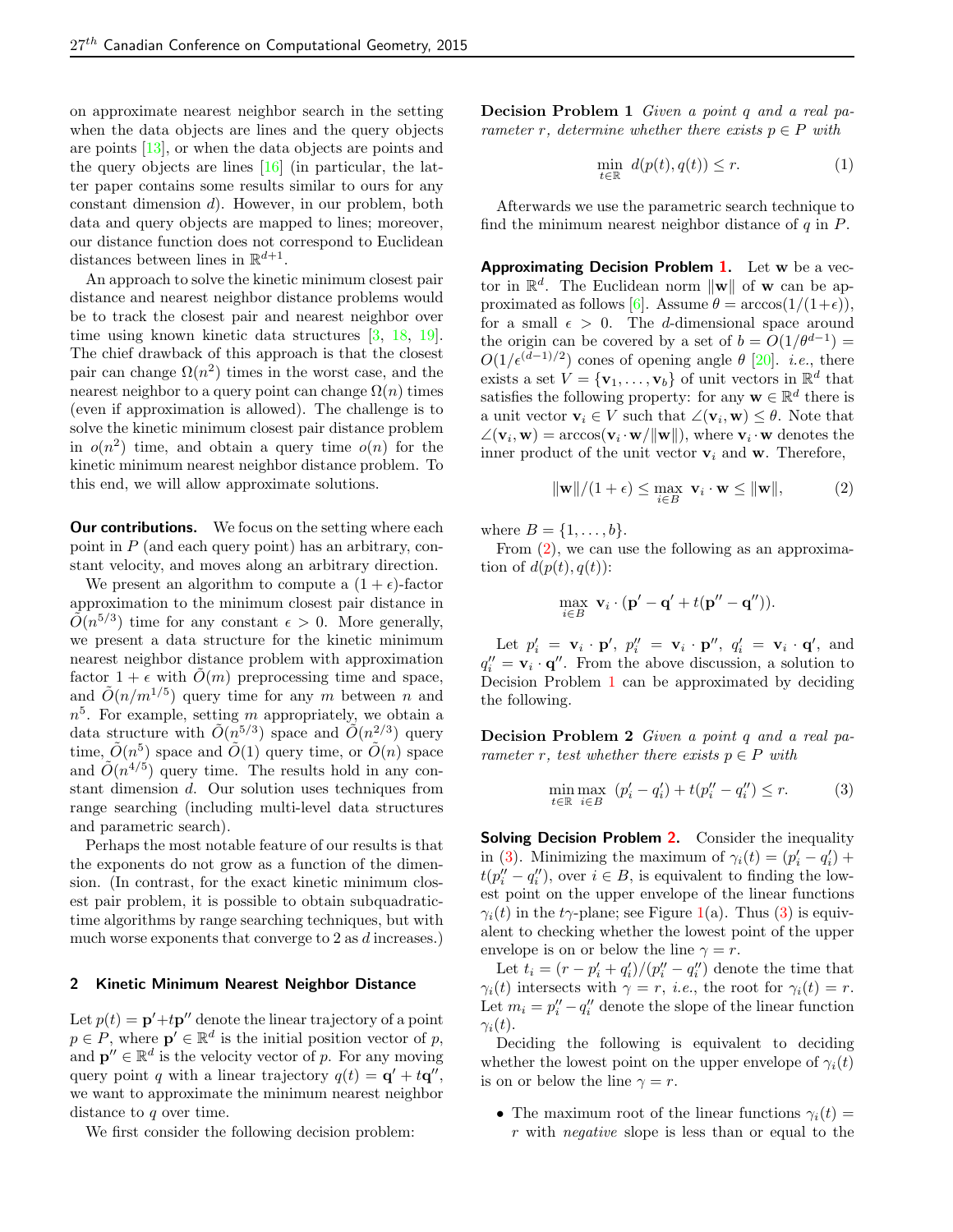

<span id="page-2-0"></span>Figure 1: The intersections of  $\gamma_i$  with  $\gamma = r$  are shown by empty circles ( $\bigcirc$ ) if the slope  $m_i$  of  $\gamma_i$  is positive, or empty squares ( $\Box$ ) if  $m_i < 0$ . (a) The lowest point (bullet point  $\bullet$ ) on the upper envelope is below  $\gamma = r$ . (b) The lowest point on the upper envelope is above  $\gamma = r, m_3 < 0, m_4 > 0, \text{ and } t_3 > t_4.$ 

minimum root of the linear functions with *positive* slope. In other words,

$$
\max_{i:m_i<0} t_i \le \min_{j:m_j>0} t_j.
$$
 (4)

Note that if the lowest point of the upper envelope is above the line  $\gamma = r$ , then there exists a pair  $(i, j)$  of indices such that the clause  $(m_i > 0) \vee (m_j < 0) \vee (t_i <$  $t_i$ ) is false (see Figure [1\(](#page-2-0)b)); otherwise, the conjunction of all clauses (for all  $i, j \in B$ ) is true. Therefore, we can obtain the following.

**Lemma 1** The inequality of  $(3)$  is satisfied iff the following conjunction is true:

<span id="page-2-1"></span>
$$
\bigwedge_{i,j\in B} ((p''_i > q''_i) \vee (p''_j < q''_j) \vee (t_i < t_j)),
$$

where  $t_i = (r - p'_i + q'_i)/(p''_i - q''_i)$ .

Each condition in the clauses in Lemma [1](#page-2-1) may be represented as a half-space in the following manner.

Consider the inequality  $t_i < t_j$ , *i.e.*,

$$
\frac{r-p'_i+q'_i}{p''_i-q''_i} < \frac{r-p'_j+q'_j}{p''_j-q''_j}.
$$

Assuming  $(p''_i < q''_i) \wedge (p''_j > q''_j), t_i < t_j$  is equivalent to

$$
(r - p'_i + q'_i)(p''_j - q''_j) - (r - p'_j + q'_j)(p''_i - q''_i) > 0,
$$

which can be expanded as

$$
rp''_j - rq''_j - p'_ip''_j + p'_iq''_j + q'_ip''_j - q'_iq''_j - rp''_i + rq''_i
$$
  
+  $p'_jp''_i - p'_jq''_i - p''_iq'_j + q''_iq'_j > 0.$ 

By factoring some terms in the above inequality, we obtain

$$
p_i'(q_j'') + p_i''(-r - q_j') + p_j'(-q_i'') + p_j''(r + q_i') + p_i''p_j' - p_i'p_j'' + rq_i'' - rq_j'' - q_i'q_j'' + q_i''q_j' > 0,
$$

which can be expressed in the form

$$
A_1X_1 + A_2X_2 + A_3X_3 + A_4X_4 + X_5 > A_5,
$$

where  $X_1 = p'_i, X_2 = p''_i, X_3 = p'_j, X_4 = p''_j, X_5 =$  $p''_i p'_j - p'_i p''_j,\, A_1 = q''_j,\, A_2 = -r - q'_j,\, A_3 = -q''_i,\, A_4 =$  $r + q'_i$ , and  $A_5 = -rq''_i + rq''_j + q'_iq''_j - q''_iq'_j$ .

<span id="page-2-2"></span>**Lemma 2** For each pair  $(i, j)$  of indices, the clause  $(p''_i > q''_i) \vee (p''_j < q''_j) \vee (t_i < t_j)$  in Lemma [1](#page-2-1) can be represented as

<span id="page-2-4"></span><span id="page-2-3"></span>
$$
(X_2 > -A_3) \vee (X_4 < A_1) \vee \tag{5}
$$

$$
(A_1X_1 + A_2X_2 + A_3X_3 + A_4X_4 + X_5 > A_5). \tag{6}
$$

From Lemmas [1](#page-2-1) and [2,](#page-2-2) we have reduced Decision Problem [2](#page-1-2) to a searching problem  $S$ , which is the conjunction of  $O(b^2)$  simplex range searching problems  $S_l$ ,  $l = 1, \ldots, O(b^2)$ . Each  $S_l$  is a 5-dimensional simplex range searching problem on a set of points, each with coordinates  $(X_1, X_2, X_3, X_4, X_5)$  that is associated with a point  $p \in P$ . The polyhedral range [\(5–](#page-2-3)[6\)](#page-2-4) for  $S_l$ , which can be decomposed into a constant number of simplicial ranges, is given at query time, where  $A_1, \ldots, A_5$  can be computed from the query point  $q$  and the parameter  $r$ .

Data structure for the searching problem  $S$ . Multilevel data structures can be used to solve complex range searching problems [\[1\]](#page-3-2) involving a conjunction of multiple constraints. In our application, we build a multilevel data structure  $\mathcal D$  to solve the searching problem  $\mathcal S$ consisting of  $O(b^2)$  levels. To build a data structure for a set at level l, we form a collection of canonical subsets for the 5-dimensional simplex range searching problem  $S_l$ , and build a data structure for each canonical subset at level  $l + 1$ . The answer to a query is expressed as a union of canonical subsets. For a query for a set at level l, we pick out the canonical subsets corresponding to all points in the set satisfying the l-th clause by 5-dimensional simplex range searching in  $S_l$ , and then answer the query for each such canonical subset at level  $l+1$ .

A multi-level data structure increases the complexity by a polylogarithmic factor (see Theorem 10 of [\[1\]](#page-3-2) or the papers  $[8, 14]$  $[8, 14]$  $[8, 14]$ . In particular, if  $S(n)$  and  $Q(n)$  denote the space and query time of 5-dimensional simplex range searching, our multi-level data structure  $\mathcal D$  requires  $O(S(n) \log^{O(b^2)} n)$  space and  $O(Q(n) \log^{O(b^2)} n)$ query time.

Assume  $n \leq m \leq n^5$ . A 5-dimensional simplex range searching problem can be solved in  $\tilde{O}(\frac{n}{m^{1/5}})$  query time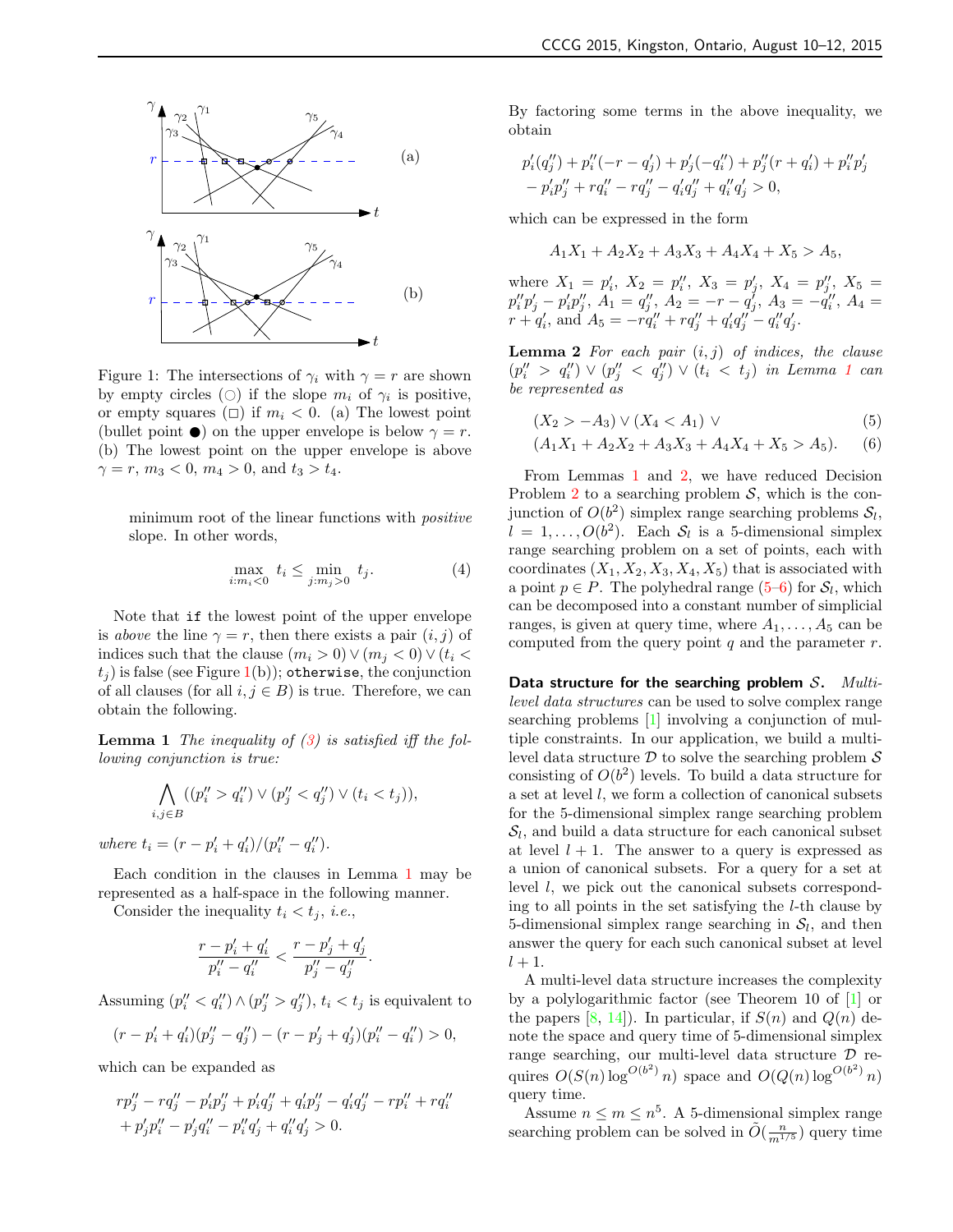with  $\tilde{O}(m)$  preprocessing time and space [\[8,](#page-4-13) [14\]](#page-4-14). We conclude:

<span id="page-3-3"></span>**Lemma 3** Let  $n \leq m \leq n^5$ . A data structure  $D$  for De-cision Problem [2](#page-1-2) can be built that uses  $O(m \log^{O(b^2)} n)$ preprocessing time and space and can answer queries in  $O(\frac{n}{m^{1/5}}\log^{O(b^2)} n)$  time.

Solving the optimization problem. Consider Decision Problem [2,](#page-1-2) and denote by  $r^*$  the smallest r satisfying [\(3\)](#page-1-3). We use Megiddo's parametric search technique [\[15\]](#page-4-15) to find  $r^*$ . This technique uses an efficient *parallel* algorithm for the decision problem to provide an efficient serial algorithm for the optimization problem (computing  $r^*$ ); the running time typically increases by logarithmic factors. Suppose that the decision problem can be solved in T time sequentially, or in  $\tau$  parallel steps using  $\pi$  processors. Then the running time to solve the optimization problem would be  $O(\tau \cdot \pi + T \cdot \tau \cdot \log \pi)$ .

In our case,  $T = \pi = O(\frac{n}{m^{1/5}} \log^{O(b^2)} n)$  (by Lemma [3\)](#page-3-3) and  $\tau = O(\log^{O(b^2)} n)$ , where  $b^2 =$  $O(1/\epsilon^{d-1})$ . Therefore, we obtain the main result of this section:

<span id="page-3-4"></span>**Theorem 4** Let  $n \leq m \leq n^5$ . For a set P of n linearly moving points in  $\mathbb{R}^d$  for any constant d, there exists a data structure with  $O(m \log^{O(1/\epsilon^{d-1})} n)$  preprocessing time and space that can compute a  $(1+\epsilon)$ -factor approximation of the minimum nearest neighbor distance to any linearly moving query point over time in  $O(\frac{n}{m^{1/5}}\log^{O(1/\epsilon^{d-1})} n)$  time.

Remark 1 Our approach can be modified to compute the minimum distance over all time values inside any query interval  $[t_0, t_f]$ . The conjunction in Lemma [1](#page-2-1) becomes  $\bigwedge_{i,j\in B} ((p''_i > q''_i) \vee (p''_j < q''_j) \vee (t_i < t_j) \vee (t_i >$  $t_f$ )  $\vee$   $(t_i < t_0)$ ). The condition  $t_i > t_f$  is equivalent to  $r - p'_i + q_i > t_f (p''_i - q''_i)$ , which can be expressed in the form  $B_1Y_1 + Y_2 < B_2$ , where  $Y_1 = p''_i$ ,  $Y_2 = p'_i$ ,  $B_1 = t_f$ , and  $B_2 = r + q_i + t_f q''_i$ . This corresponds to a 2-dimensional halfplane range searching problem. The condition  $t_j < t_0$  can be handled similarly. We can expand the entire expression into a disjunction of  $5^{O(b^2)}$ subexpressions, where each subexpression is a conjunction of  $O(b^2)$  conditions and can then be handled by a multi-level data structure similar to  $D$ .

<span id="page-3-5"></span>Remark 2 Our approach can be used to compute the exact minimum nearest neighbor distance in the  $L_{\infty}$ metric to any moving query point. Let  $\mathbf{v}_j$  and  $\mathbf{v}_{d+j}$ be the unit vectors of the negative  $x_j$ -axis and positive  $x_i$ -axis, respectively, in the d dimensional Cartesian coordinate system, where  $1 \leq j \leq d$ . We define  $V = {\mathbf{v}_1, \ldots, \mathbf{v}_b}$  with  $b = 2d$ , and solve the problem as before.

## 3 Kinetic Minimum Closest Pair Distance

To approximate the kinetic minimum closest pair distance, we can simply preprocess  $P$  into the data struc-ture of Theorem [4,](#page-3-4) and for each point  $p \in P$ , approximate the minimum nearest neighbor distance to  $p$ . The total time is  $O((m + \frac{n^2}{m^{1/5}}) \log^{O(1/\epsilon^{d-1})} n)$  time. Setting  $m = 5/3$  gives the main result:

**Theorem 5** For a set of n linearly moving points in  $\mathbb{R}^d$ for any constant d, there exists an algorithm to compute a  $(1 + \epsilon)$ -factor approximation of the minimum closest pair distance over time in  $O(n^{5/3} \log^{O(1/\epsilon^{d-1})} n)$  time.

Remark 3 By Remark [2,](#page-3-5) we can compute the exact minimum closest pair distance in the  $L_{\infty}$  metric, of a set of *n* linearly moving points in  $\mathbb{R}^d$ , in  $O(n^{5/3} \log^{O(d^2)} n)$ time.

#### 4 Discussion

For a set P of linearly moving points in  $\mathbb{R}^d$ , we have given efficient algorithms and data structures to approximate the minimum value of two fundamental attributes: the closest pair distance and distances to nearest neighbors. We mention some interesting related open problems along the same direction:

- The Euclidean minimum spanning tree (EMST) on a set P of n moving points in  $\mathbb{R}^2$  can be maintained by handling nearly cubic events [\[19\]](#page-4-10), each in polylogarithmic time. Can we compute the minimu weight of the EMST on P, for linearly moving points, in subcubic time?
- For a set of  $n$  moving unit disks, there exist kinetic data structures [\[11\]](#page-4-16) that can efficiently answer queries in the form "Are disks  $D_1$  and  $D_2$  in the same connected component?". This kinetic data structure handles nearly quadratic events, each in polylogarithmic time. Can we find the first time when all the disks are in the same connected component in subquadratic time?

### **References**

- <span id="page-3-2"></span>[1] P. K. Agarwal and J. Erickson. Geometric range searching and its relatives. Contemporary Mathematics, 223:1–56, 1999.
- <span id="page-3-0"></span>[2] P. K. Agarwal, S. Har-Peled, and K. R. Varadarajan. Approximating extent measures of points. Journal of the ACM, 51(4):606–635, 2004.
- <span id="page-3-1"></span>[3] P. K. Agarwal, H. Kaplan, and M. Sharir. Kinetic and dynamic data structures for closest pair and all nearest neighbors. ACM Transactions on Algorithms, 5:4:1–37, 2008.